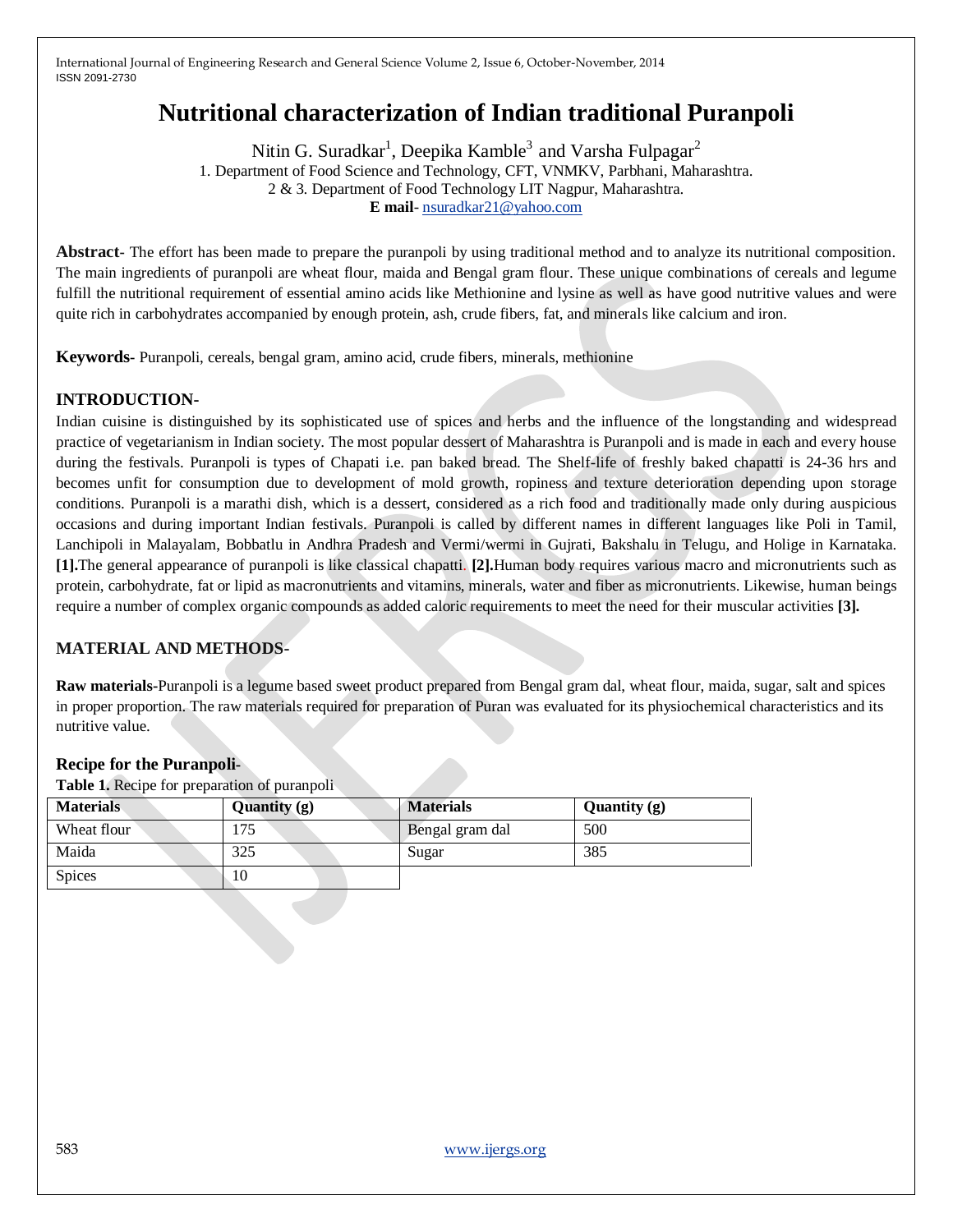# **Method of preparation of Puran traditionally**

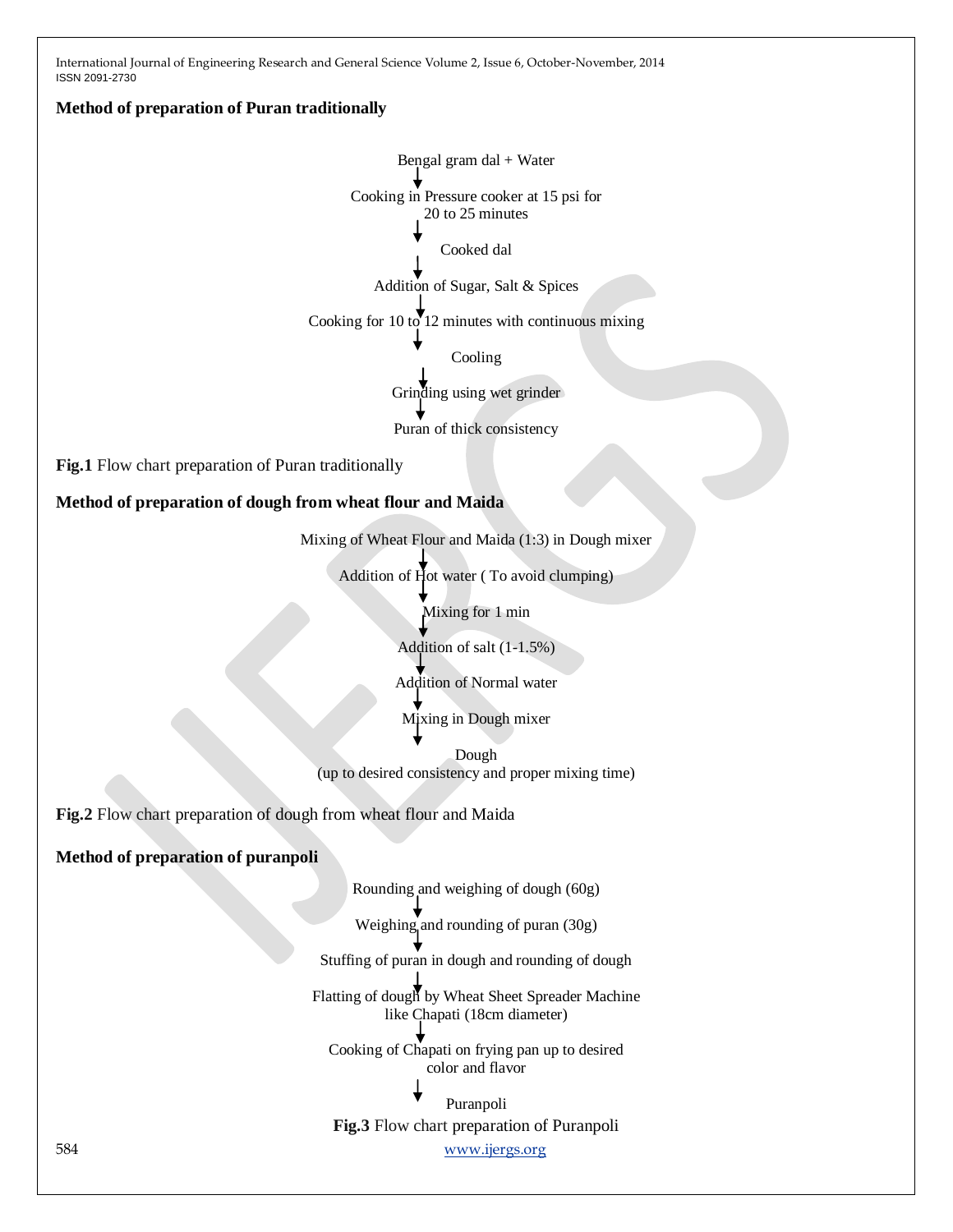# **ANALYTICAL METHODS-**

# **Moisture content [4]-**

About 5g of sample was weighed accurately on the balance, and then it was spread uniformly into a Petri-dish and put in a hot oven at 105+1˚C for 3-4 hrs. After drying; the covered dish was transferred to the desiccators and weighed soon after it reached the room temperature. The procedure was repeated till constant weight of dried matter was obtained. The loss in moisture was recorded as the moisture content

% Moisture content =  $\frac{\text{Weight loss}}{\text{Weight of sample}} * 100$ 

#### **Fat content-**

The sample was transferred to a thimble paper and the top of the thimble was plugged with cotton. The thimble was next placed in the fat extraction chamber of the Soxhlet apparatus. A previously weighed flask was filled with solvent that is petroleum ether and was attached to the extraction chamber. The condenser was attached to the assembly. Extraction was carried out at proper temperature that is about 40-60˚C (for 6hrs). ). The excess Petroleum ether was recovered by boiling it further. Then the flask was dried and the weight was recorded. The fat percentage was calculated by estimating the amount of fat per g of sample.

> % Crude fat = Weight of dried ether soluble materisl Weight of sample \* 100

#### **Protein content [5]**

Protein in the sample is determined by estimating the percentage nitrogen by Kjeldahl's method and further calculating the protein content. Exactly 1-2 g of defatted sample was weighed in the Kjeldahl's flask.10g K2SO4 and 0.5g CuSO4 was added followed by 20ml conc. H2SO4 that raises the boiling point of mixture and ensures complete reaction. The flask was gently heated on a digestion stand in inclined position until frothing ceases and then it was boiled strongly until the liquid was clear.2-3 glass beads were added to avoid bumping during boiling. Along with experimental digestion, the blank determination was done by digesting 0.5g of soluble starch instead of sample in exactly similar manner and diluted to 250ml in volumetric flask. About 20ml of the diluted sample was taken in the semi-micro-distillation unit followed by rapid addition of 10ml of 50%NaOH. The stopcock was closed and steam distillation was allowed to proceed for about 20min.The tip of the delivery tube was dipped in a flask containing known volume of 0.1N H2SO4 .The same procedure was repeated for blank. The unutilized H2SO4 was then titrated with 0.05N NaOH. The percentage nitrogen was calculated as:

> % Nitrogen =  $\frac{Ts - Tb \times Normality \text{ of acid molecular weight } N_2}{M \times M \times N}$ Weight of sample in grams

# **Protein**= **6.25 x**%

#### **Ash content by AOAC method-**

5 g finely ground sample was weighed in silica crucible and ignited on low flame. Then it was transferred to muffle furnace and heated at 550°C for 5 to 6 hr for complete oxidation of organic matter. Then transferred to desiccators and weight is taken.

% Ash content = 
$$
\frac{\text{AW}}{\text{IW}} \times 100
$$

Where,

 $AW = Weight of ash$ IW = Initial weight of dry matter

585 www.ijergs.org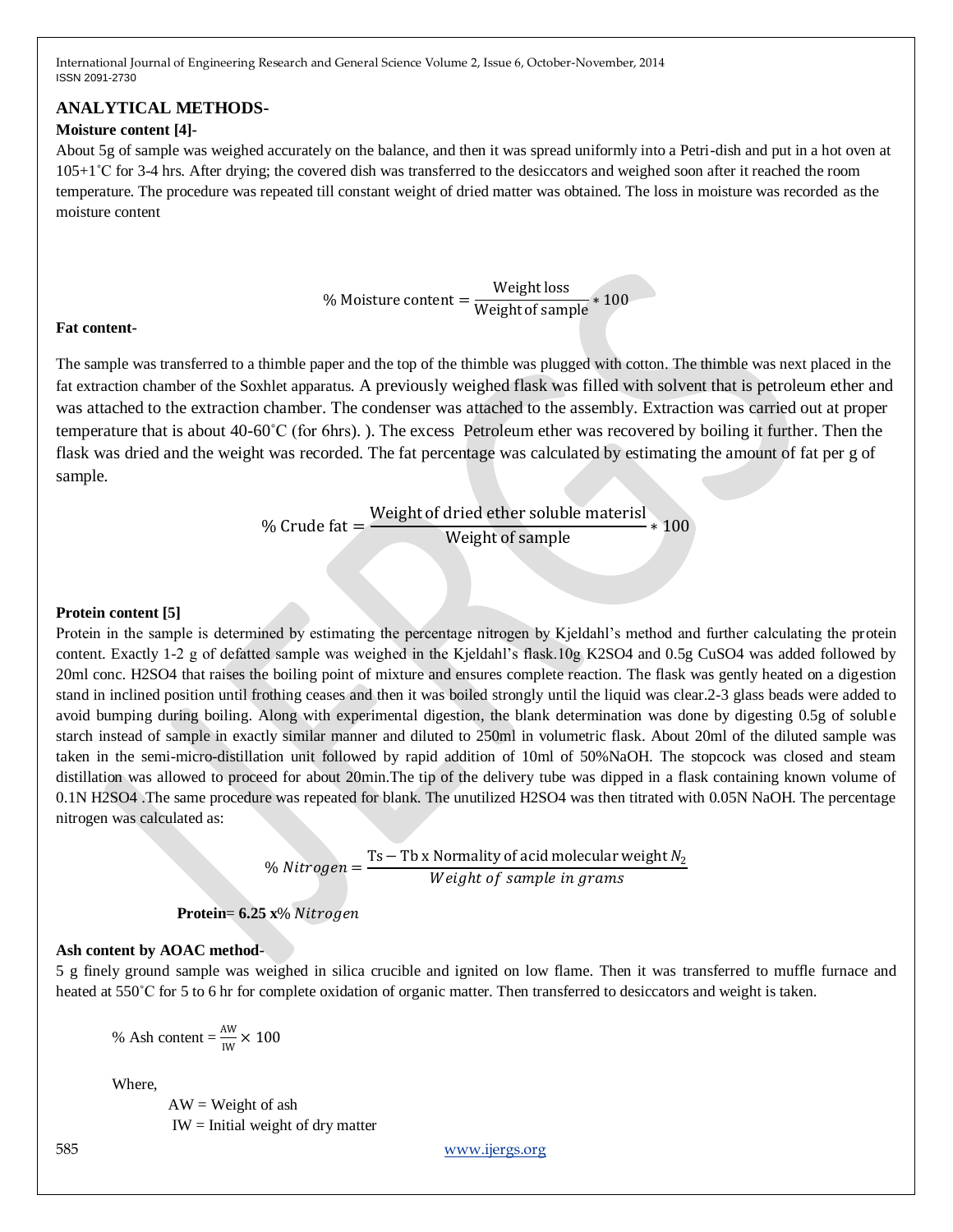# **Sugar Content by Lane Eynon's Method [6]-**

# **A. Reagents**

1. Fehling A Solution: 69.28 g of CuSO4.5H2O was dissolved in water and diluted to 1000 ml water, filtered through filter paper. 2. Fehling B Solution: 346 g of sodium potassium tartarate and 100 g of NaOH mixed in 1000 ml water and filtered through the filter paper. 3. Standard Glucose solution: 0.4 g of glucose or sugar was dissolved in distilled water and made up the volume to 100 ml. 4. Methylene blue Indicator: 1g of methylene blue was dissolved in 100 ml of water.

#### **B.Standardization of Fehling Solution-**

10 ml of Fehling solution (5 ml each Fehling A and B solution) was taken in a conical flask & few glass beads were added in a conical flask to avoid bumping. Approximately 20-25 ml of distilled water was added. The mixture was boiled for 2 minutes without removing the flame. The sugar solution from burette was added and a 1-2 drop of methylene blue indicator was added. The titration was completed approximately within 3 minutes. After complete reduction of copper, methylene blue was turned to colorless & formed a red precipitate. Burette reading was noted. The titration was repeated for consecutive readings. The titration should be completed within total of three minutes.

Wt of dextrose x B R

Dextrose factor=

Volume made up

#### **Determination of Reducing Sugar-**

#### **Sample Preparation**

50 g of sample was taken in 500 ml beaker and 400 ml of water was added. The solution was neutralized with 1N NaOH using phenolphthalein indicator. Then it was boiled gently for 1hr with occasional stirring. Boiling water was added to maintain the original level. It was then cooled and transferred to a 500 ml volumetric flask. Volume was made up and filtered through whatman paper No. 4. 100 ml aliquot of neutral lead acetate solution was pipette out and mixed with 200 ml of water. Then it was allowed to stand for 10 min., & then precipitate the excess of lead with potassium oxalate solution. Make up to n mark and filter.

 Vol. made up x glucose equivalent x100 **Reducing sugar**  $(\%)$  **= Burette reading x Wt. of sample** 

**Determination of Total sugar-Sample Preparation**

20 ml of clarified sample solution was taken into a 250 ml conical flask. 10 ml of 10% HCl was added. This solution was boiled gently for 10 min. to complete the inversion of sucrose, and then cooled. It was then transferred to 250 ml volumetric flask and neutralized with 1N NaOH using phenolphthalein as indicator. Volume was made up.

Vol. made up x glucose equivalent x100

**Total invert sugar**  $(\%) =$ 

Titre x Wt. of sample

**Sucrose**  $(\%)$  = (Total **invert sugar**  $(\%)$  - Reducing sugar  $(\%)$ ) x 0.95

**Total sugar**  $(\%)$  = Reducing sugar  $(\%)$  + Sucrose  $(\%)$ 

# **Preparation of ash solution for the determination of minerals-**

The ash solution was prepared form the sample by wet digestion method of Jackson (1967) to determine the content of trace elements and total phosphorus.

# **Estimation of Total Iron content [7]-**

Iron in reduced condition reacts with oxidizing agents like orthophenanthrolene at pH of 4.5 to give reduction that is proportional to concentration of Iron present.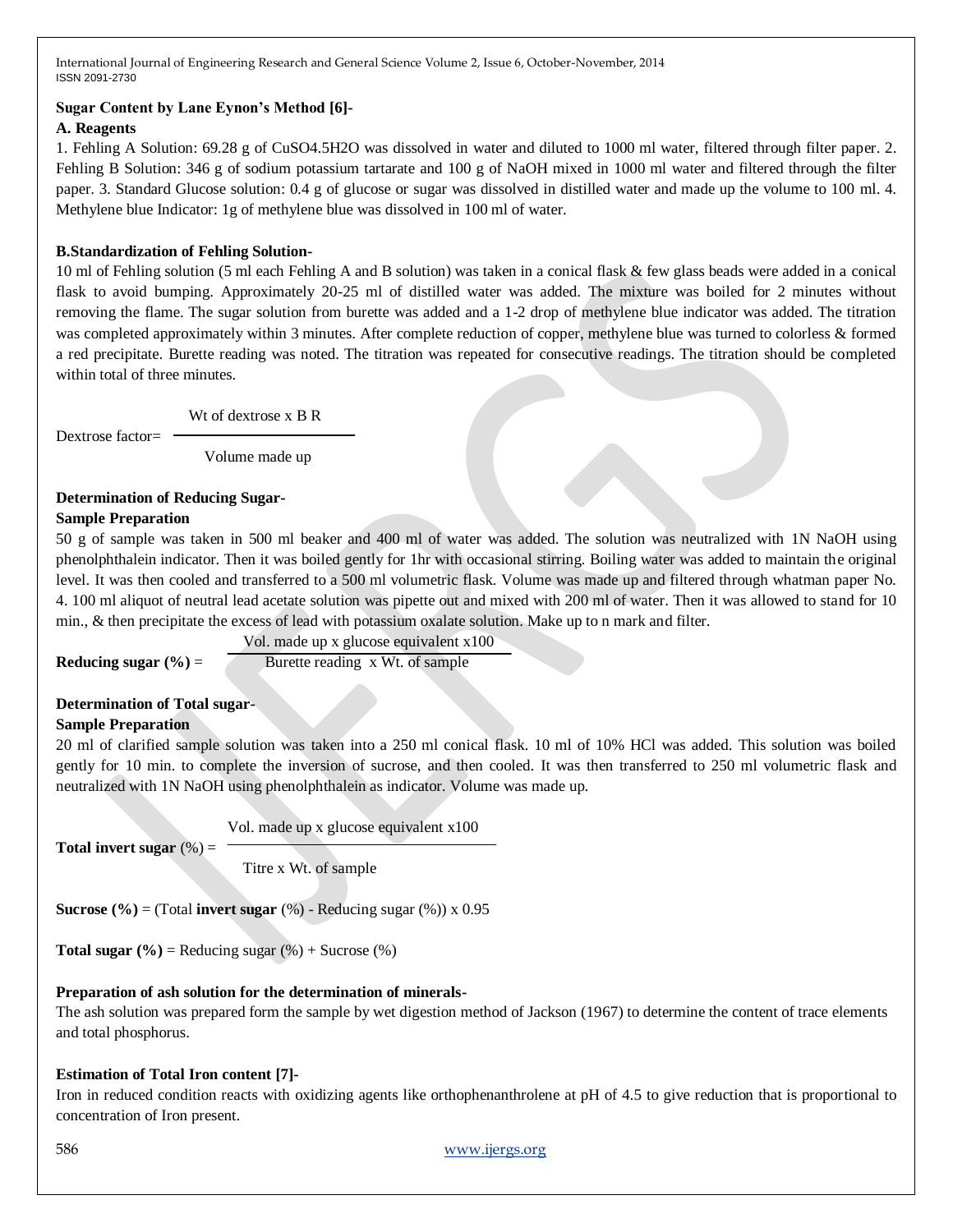#### **Reagents-**

1. Standard Iron solution: 0.3512gm of ferrous ammonium sulphate was dissolved in water, few drops of HCl was added and diluted to 100ml and diluted 5ml of this solution to 250ml with water in a volumetric

flask, so that the final concentration was 0.01mg iron per ml. 2. Hydroxylamine hydrochloride solution: A weighed amount of 10 g of hydroxylamine hydrochloride was dissolved in glass distilled water and diluted to 100 ml. 3.Acetate buffer solution: Accurately 8.3 g of anhydrous sodium acetate (previously dried at 100˚C) was weighed and dissolved in glass distilled water. After transferring 12 ml of glacial acetic acid, the solution was diluted to 100 ml with glass distilled water. 4. Orthophenanthrolene: 0.1gm of orthophenanthrolene was dissolved in near about 80ml of hot distilled water (80˚C). Then cooled and diluted to 100ml and stored in refrigerator.

#### **Preparation of standard iron curve for the estimation of total iron content-**

A set of different amount of standard Iron solution was prepared by taking 1 to 5ml in each test tube. A blank was also prepared without iron solution. To each test tube 0.5ml of hydroxylamine hydrochloride solution was added. Also 2.5ml Acetate buffer was added followed by 0.5ml orthophenanthrolene solution. The blank was prepared in the same fashion as without sample. Mixed well and readings were noted by using spectrophotometer at 530nm. Standard graph was plotted by taking the optical density values against the concentration of iron on a graph paper.

#### **Estimation of calcium content-**

Calcium was precipitated as calcium oxalate. The precipitate was dissolved in hot dilute sulphuric acid and titrated with standard potassium permanganate.

#### **Reagents-**

1. Ammonium oxalate solution: Saturated solution 2. Methyl red indicator: 0.5gm of methyl red indicator was dissolved in 100ml of 95% alcohol. 3. Dil. Ammonium Hydroxide (1:4) 4. Dil. Acetic acid (1:4) 5. Dil. H<sub>2</sub>SO<sub>4</sub> (1:4): Acid was slowly added with constant stirring. 6.0.1N Potassium permanganate: 3.35 gm of dry KMnO<sub>4</sub> weighed accurately and dissolved in water and diluted to 1litre volumetric flask. 7. 0.01N Potassium Permanganate (Working standard): 10ml 0.1 N Potassium Permanganate solution was diluted to 100ml with water. Fresh solution was prepared before using. (1ml of  $KMnO<sub>4</sub>$  solution = 0.2mg of calcium)

#### **Calcium estimation-**

An aliquot (20ml) of the ash solution obtained by dry mixing was taken in 250ml beaker. 10ml saturated Ammonium oxalate solution was added and 2 drops of methyl red indicator solution was made slightly alkaline by the addition of dilute ammonia and then slightly acidic with few drops of acetic acid until the color was faint pink (pH 5.0). The solution was heated to the boiling point and allowed to stand at RT for overnight. Solution was filtered through Whatman paper no. 42 and washed with water till the filtrate was chloride free (the filtrate was tested by silver nitrate). The point of filter was broken with platinum wire or pointed glass rod. The precipitate was washed first using hot dil. H<sub>2</sub>SO<sub>4</sub> and then with hot water and titration was carried out still hot (Temperature 70-80°C) with 0.01N KMnO4to the first permanent pink color. Finally, filter paper was added to that solution and titration completed.

Titre value x  $N$  of  $KMnO<sub>4</sub>$  x Total Vol. of ash solution x 100

Calcium  $(\%) =$   $\angle$ 

Vol. taken for estimation x Wt. of sample

# **RESULTS AND DISCUSSION-**

#### **Proximate analyses of raw materials**

Proximate analyses of raw materials were done using standard analytical methods. Proximate analyses include estimation of Moisture content, Proteins, Carbohydrates, Fat, Ash content, etc. The traditional puranpoli was prepared with basic ingredients like Bengal gram dhal with sugar. An effort in the research project has been made to nutritional status of the traditional puranpoli by use of wheat flour and Bengal gram dal. The proximate analysis report of Bengal gram dal and Wheat Flour represented in Table 5.1 and respective Figure 5.1, shows that the Bengal gram dal contains 9.10% moisture content with 16.40% protein content, 4.60% fat content and 57.42% carbohydrates by difference and 6.28% crude fibers. It indicated that legumes has good amount of proteins and carbohydrates.

587 www.ijergs.org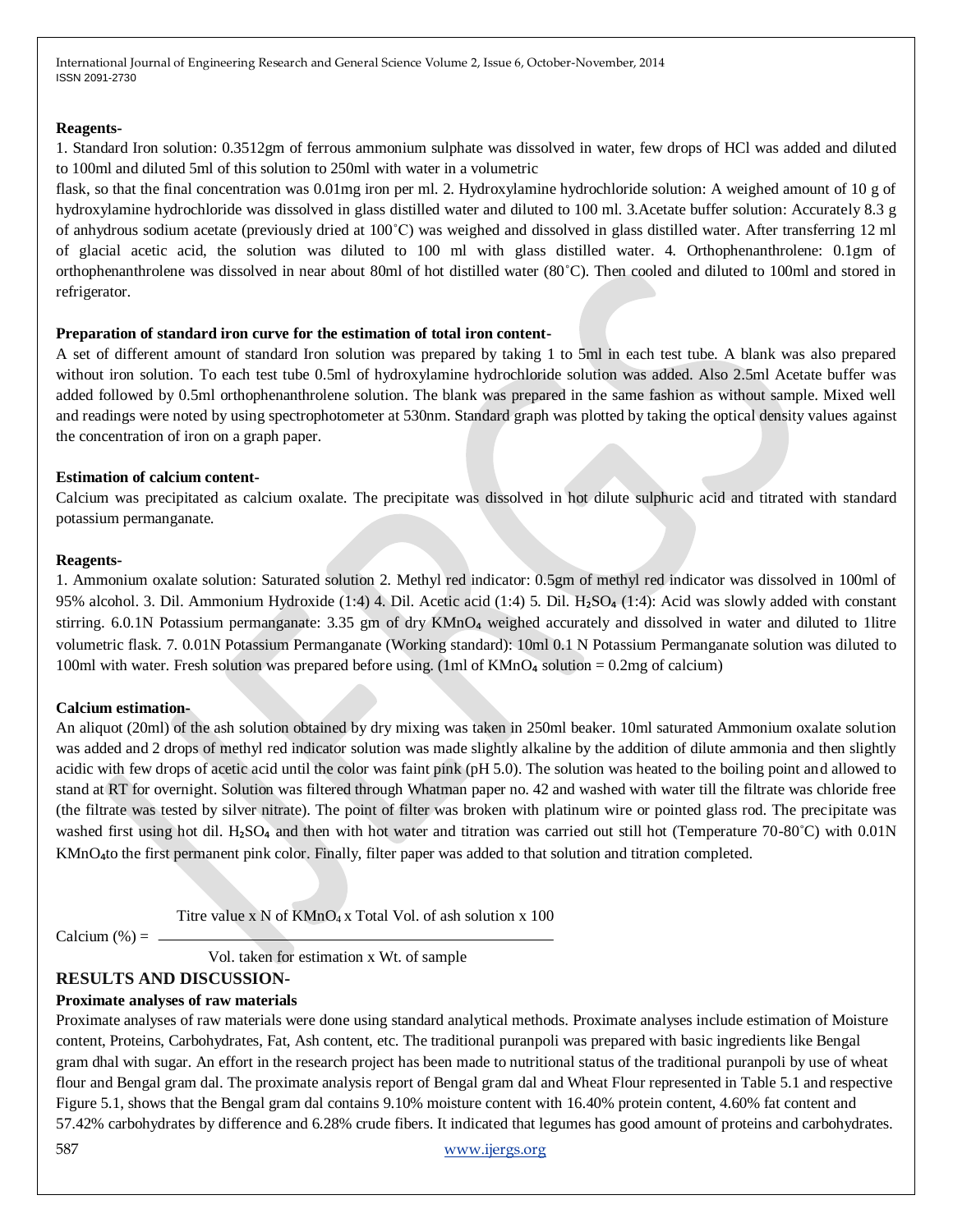| <b>Parameters</b> | <b>Bengal gram</b><br>dhal $(\% )$ | <b>Wheat flour</b><br>(%) |
|-------------------|------------------------------------|---------------------------|
| Moisture          | 9.10                               | 11.00                     |
| Ash               | 2.65                               | 1.25                      |
| Protein           | 16.40                              | 13.70                     |
| Carbohydrate      | 57.42                              | 72.57                     |
| Fat               | 4.60                               | 1.87                      |
| Crude Fiber       | 6.28                               | 10.70                     |





The above table and figure shows that wheat flour contains 11.00% moisture content, 1.25% ash content, 13.70% protein content, 72.57% carbohydrates, 1.87% fat content and 10.70% crude fiber content. It shows that the wheat flour contains more amounts of carbohydrates

#### **Proximate analysis of puranpoli-**

**Table 3.** Proximate analysis of puranpoli

| <b>Constituents</b>         | Puranpoli |
|-----------------------------|-----------|
| Moisture                    | 30.80     |
| Ash                         | 1.38      |
| Protein                     | 16.40     |
| Fat content (%)             | 27.17     |
| Total sugar (%)             | 51.80     |
| Reducing sugar              | 1.90      |
| Non-reducing sugar (%)      | 49.90     |
| Calcium content $(mg/100g)$ | 79        |
| Iron content $(mg/100g)$    | 2.98      |